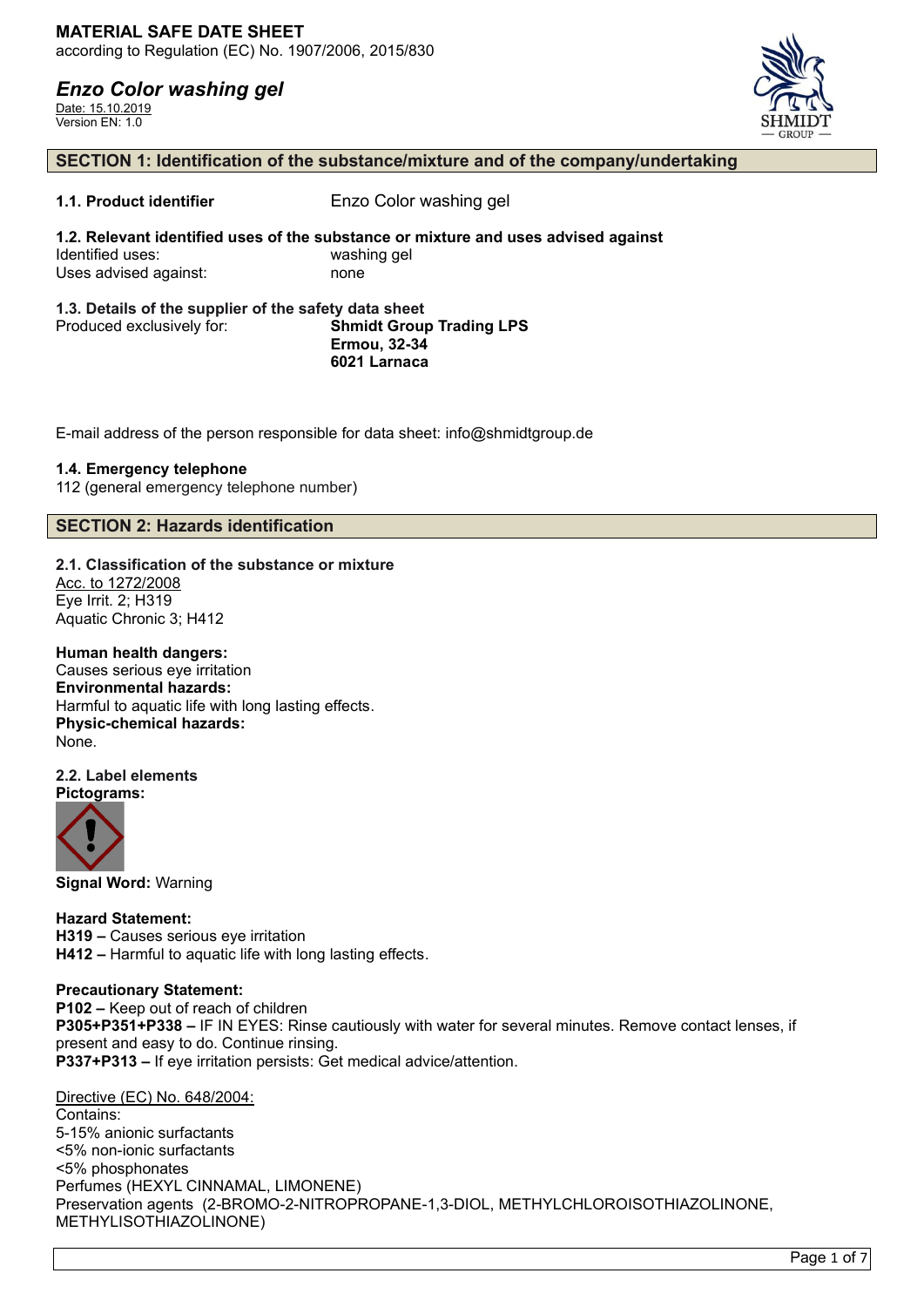### **MATERIAL SAFE DATE SHEET**

according to Regulation (EC) No. 1907/2006, 2015/830

# *Enzo Color washing gel*

Date: 15.10.2019 Version EN: 1.0

### **2.3. Other hazards**

The mixture does not contain any substances PBT or vPvB.

### **SECTION 3: Composition/information on ingredients**

### **3.1. Substances**

Not applicable.

### **3.2. Mixtures**

Hazardous components:

| Substance name                                                                                                                                                       | contains<br>% | <b>Classification</b><br>1272/2008                      |                                               |
|----------------------------------------------------------------------------------------------------------------------------------------------------------------------|---------------|---------------------------------------------------------|-----------------------------------------------|
|                                                                                                                                                                      |               | <b>Hazard Class and</b><br><b>Category Code(s)</b>      | <b>Hazard Statement</b><br>Code(s)            |
| Amides, C8-18 (even numbered) and C18-<br>unsatd., N, N-bis(hydroxyethyl)<br>$CAS$ No.: -<br>EINECS No.: 931-329-6<br>Index $No. : -$<br>REACH No.: 01-2119490100-53 | <3            | Skin Irrit, 2<br>Eye Dam. 1<br><b>Aquatic Chronic 2</b> | H <sub>315</sub><br>H <sub>318</sub><br>H411  |
| Alcohols, C12-14, ethoxylated, sulfates,<br>sodium salts<br>CAS No.: 68891-38-3<br>EINECS No.: 500-234-8<br>Indeks No.: -<br>REACH No.: 01-2119488639-16             | <6            | Skin Irrit.2<br>Eye Dam. 1<br>Aquatic Chronic 3         | H <sub>315</sub><br>H <sub>3</sub> 18<br>H412 |

Full text of H-phrases in Section 16

### **SECTION 4: First aid measures**

### **4.1. Description of first aid measures**

### **General remarks:**

In the case of any symptoms call your doctor and if it is possible to show the container or label.

Skin contact:

Take off contaminated clothing. Wash skin with soap and water Rinse thoroughly with water, rinse thoroughly with water, in case of irritation, contact a physician

Eye contact:

Contaminated eyes rinse with open eyelids. Consult a doctor.

Inhalation:

Remove to fresh air. Keep person warm and at rest. Consult a doctor.

Ingestion:

Rinse mouth with water. Do not induce vomiting! Obtain medical attention.

### **4.2. Most important symptoms and effects, both acute and delayed**

Skin contact: May causes irritation.

Eye contact: Causes irritation.

### **4.3. Indication of any immediate medical attention and special treatment needed**

The decision about how to proceed is made by the doctor after a thorough assessment of the victim.

### **SECTION 5: Firefighting measures**

### **5.1. Extinguishing media**

**Suitable extinguishing media:** foam, dry powder extinguishers, CO2, water spray. Use appropriate extinguishing method for conditions.

**Unsuitable extinguishing media:** Do not use a direct water jet.

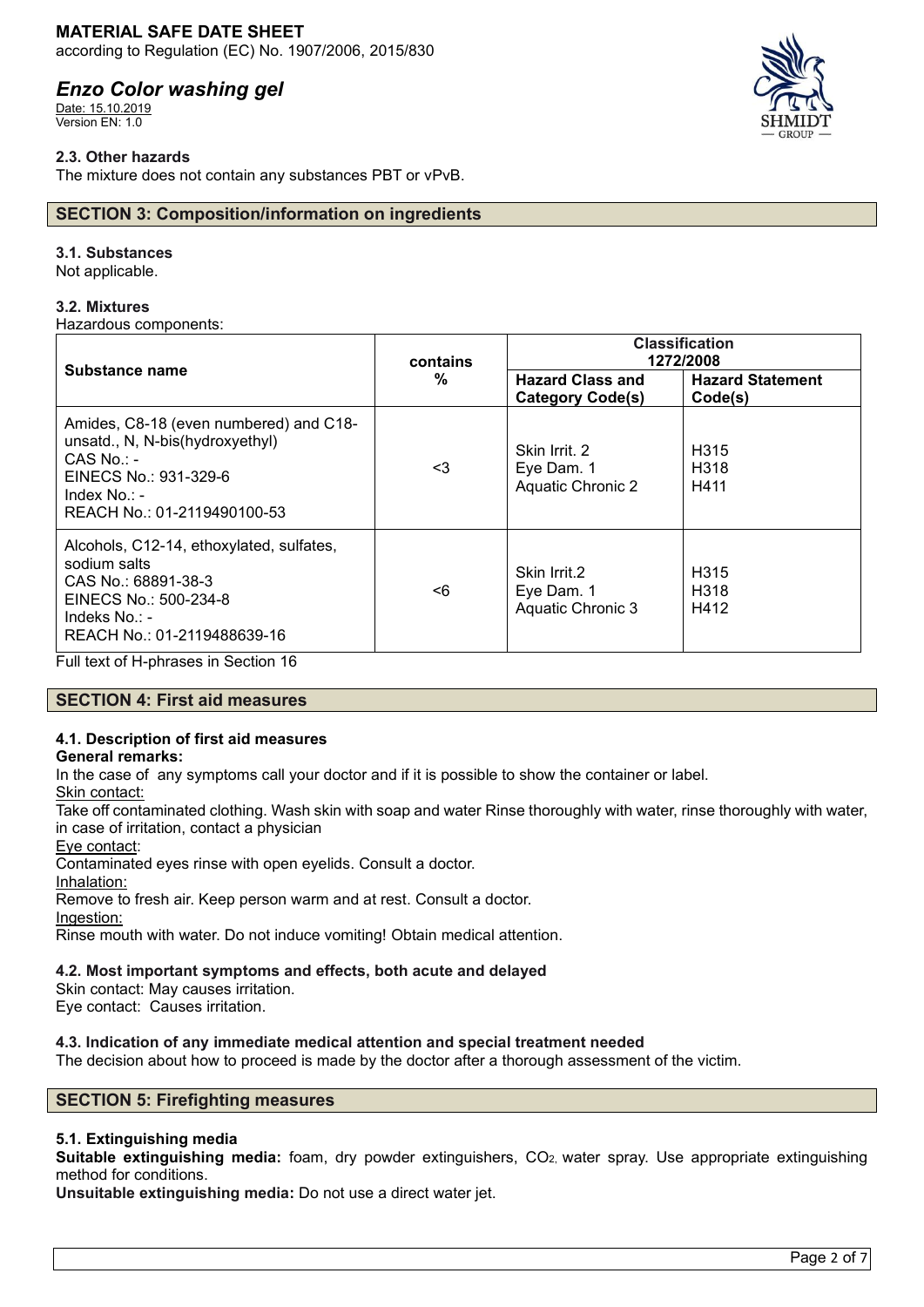Date: 15.10.2019 Version EN: 1.0



### **5.2. Special hazards arising from the substance or mixture**

During the fire, can be released toxic decomposition products: carbon oxides.

### **5.3. Advice for firefighters**

Containers in fire area cooled with water spray, if it is possible to remove the danger zone. In the event of a fire in a confined space should wear protective clothing and breathing apparatus with compressed air. Do not allow fire-fighting water run-off into surface water, groundwater and sewer.

### **SECTION 6: Accidental release measures**

### **6.1. Personal precautions, protective equipment and emergency procedures**

*For non-emergency personnel:* notify the appropriate service. Reduce access to the area of failure until the relevant cleaning operations have been completed.

*For emergency responders:* Ensure adequate ventilation. Use personal protective equipment.

### **6.2. Environmental precautions**

Do not allow large amounts of this product to enter drains, sewers or watercourses.

### **6.3. Methods and material for containment and cleaning up**

Prevent leakage and absorb with inert, absorbent material (such as sand, earth, vermiculite, diatomaceous earth, etc.). The contaminated material is placed in properly labeled containers for disposal in accordance with applicable regulations.

### **6.4. Reference to other sections**

Refer to protective measures listed in section 8. Refer to disposal considerations listed in section 13.

### **SECTION 7: Handling and storage**

### **7.1. Precautions for safe handling**

Avoid contact with eyes. Do not eat, drink or smoke while using the product. Wash your hands after using the product.

### **7.2. Conditions for safe storage, including any incompatibilities**

Store in a cool, dry, well-ventilated area in a properly labeled tightly sealed original container. Keep away from heat and hot surfaces. Avoid direct sunlight and sources of heat, hot surfaces and open flames.

### **7.3. Specific end use(s)**

Washing gel

### **SECTION 8: Exposure controls/personal protection**

### **8.1. Control parameters**

Occupational exposure limit values: none.

Amides, C8-18 (even numbered) and C18-unsatd., N, N-bis(hydroxyethyl)

DNEL worker, dermal, long-term, systemic: 4,16mg/kg DNEL, worker, dermal, long-term, local: 0,09mg/cm<sup>2</sup> DNEL, worker, inhalation, long-term, systemic: 73,4mg/m<sup>3</sup> PNEC fresh water: 2,4µg/l PNEC marine water: 0,24 µg/l PNEC sediment: 14,5µg/kg PNEC soil: 6,48µg/kg

### **8.2. Exposure controls Engineering controls**: not required

**Individual protection measures, such as personal protective equipment: Eye protection:** Avoid eye contact.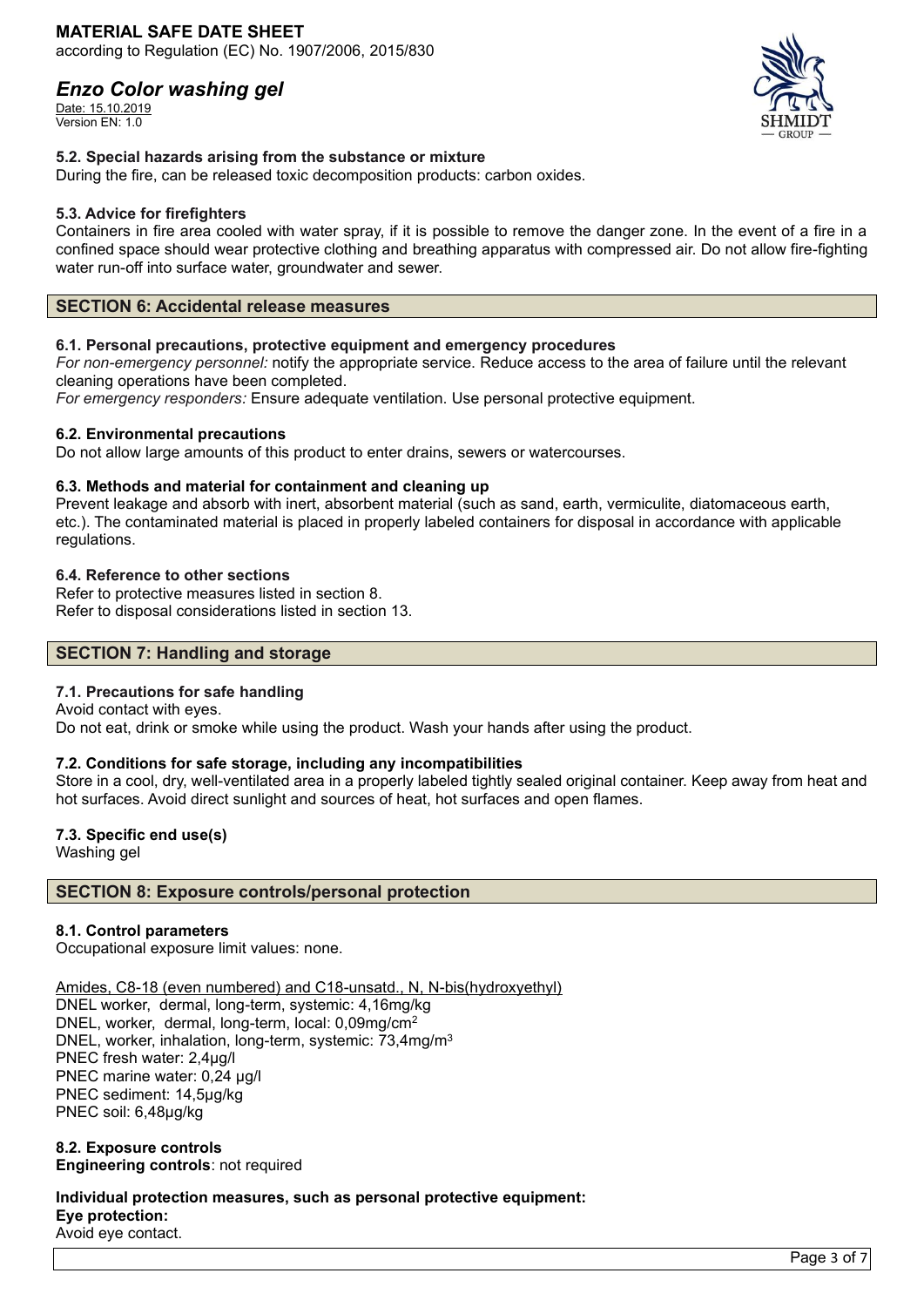Date: 15.10.2019 Version EN: 1.0

### **Skin protection:**

*Hands*:

Appropriate chemical resistant gloves (EN 374)

In case of short-term exposure, wear protective gloves with efficacy level 2 or greater (breakthrough time> 30min.). For prolonged contact wear protective gloves with a level of effectiveness of 6 (breakthrough time> 480min.). The selection of suitable gloves does not only depend on the material, but also on the brand and quality resulting from differences in manufacturers. Resistance of the material, the glove can be determined after the tests. The exact time of the destruction of the protective gloves must be determined by the manufacturer. *Other:*

It is not required under normal conditions of use

### **Respiratory Protection:**

It is not required under normal conditions of use

### **Thermal hazards:**

Not applicable.

### **Environmental exposure controls:**

Prevent the spread large quantities in the environment and enter drains and watercourses.

### **SECTION 9: Physical and chemical properties**

### **9.1. Information on basic physical and chemical properties**

- Appearance: Liquid/gel
- Color: blue
- Odour: Characteristic, pleasant
- Odour threshold; not specified
- pH: not specified
- Melting point/freezing point; not specified
- Initial boiling point and boiling range; not specified
- Flash point; not specified
- Evaporation rate; not specified
- Flammability (solid, gas); not flammable
- Upper/lower flammability or explosive limits; not specified
- Vapour pressure; not specified
- Vapour density; not specified
- Relative density: >1g/cm<sup>3</sup>
- Solubility(ies); soluble in water
- Partition coefficient: n-octanol/water; not specified
- Auto-ignition temperature; not specified
- Decomposition temperature; not specified
- Viscosity; not specified
- Explosive properties; not specified
- Oxidising properties: not specified

### **9.2. Other information**

No other information available.

### **SECTION 10: Stability and reactivity**

**10.1. Reactivity** Not known. **10.2. Chemical stability** Stable under normal conditions of use, storage and transport. **10.3. Possibility of hazardous reactions** None. **10.4. Conditions to avoid** Keep away from heat, hot surfaces, sparks, open flames and other ignition sources. **10.5. Incompatible materials**

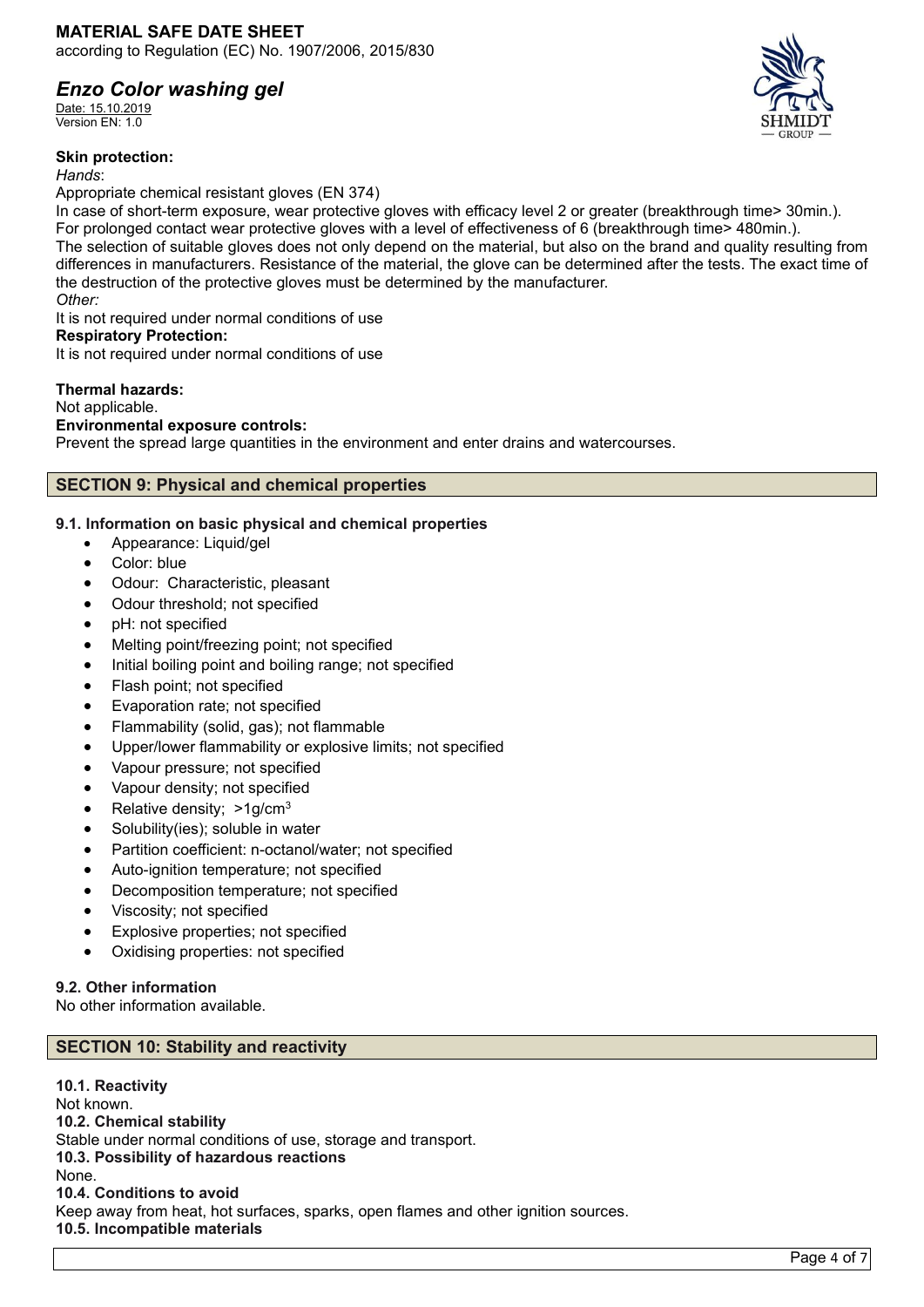### **MATERIAL SAFE DATE SHEET** according to Regulation (EC) No. 1907/2006, 2015/830

# *Enzo Color washing gel*

Date: 15.10.2019 Version EN: 1.0

None.

**10.6. Hazardous decomposition products** Carbon oxides.

### **SECTION 11: Toxicological information**

### **11.1. Information on toxicological effects**

(a) acute toxicity: based on the available data, the classification criteria are not met Amides, C8-18 (even numbered) and C18-unsatd., N, N-bis(hydroxyethyl) LD50 (oral, rat): >5000mg/kg LD50 (dermal, rat): >2000mg/kg Alcohols, C12-14, ethoxylated, sulfates, sodium salts LD50 (oral, rat): >2000mg/kg

(b) skin corrosion/irritation: based on the available data, the classification criteria are not met (c) serious eye damage/irritation: **Causes serious eye irritation**

(d) respiratory or skin sensitization: based on the available data, the classification criteria are not met

(e) germ cell mutagenicity: based on the available data, the classification criteria are not met

(f) carcinogenicity: based on the available data, the classification criteria are not met

(g) reproductive toxicity: based on the available data, the classification criteria are not met

(h) STOT-single exposure: based on the available data, the classification criteria are not met

(i) STOT-repeated exposure: based on the available data, the classification criteria are not met

(j) aspiration hazard: based on the available data, the classification criteria are not met

### **SECTION 12: Ecological information**

### **12.1.Toxicity**

### **Harmful to aquatic life with long lasting effects.**

Amides, C8-18 (even numbered) and C18-unsatd., N, N-bis(hydroxyethyl)

LC50 – fish: 2mg/l, 96h

LC50 – fish: 4,9mg/l, 96h LC50 – fish (Oncorhynchus mykiss): 2,4mg/l, 96h

EC50 – algae: 0,32mg/l, 48h

LC50 – algae: 2,4mg/l, 96h

LC50 – microorganisms: 1mg/l, 96h

EC50 chronic for algae (Desmodesmus subspicatus): 0,39mg/l, 72h

### **12.2. Persistence and degradability**

Amides, C8-18 (even numbered) and C18-unsatd., N, N-bis(hydroxyethyl) 71,1% in 28 days – easily biodegradable Alcohols, C12-14, ethoxylated, sulfates, sodium salts >80% in 28 days – easily biodegradable

The surfactant/surfactants contained in this product are in accordance with the biodegradability criteria contained in the Directive (EC) No. 648/2004 on detergents. Data confirming this fact is at the disposal of the competent authorities of the Member States and will be made available to them at their direct request or at the request of the detergent manufacturer.

### **12.3. Bioaccumulative potential**

No date available.

### **12.4. Mobility in soil**

No date available.

### **12.5. Results of PBT and vPvB assessment**

Substances in the mixture do not meet the criteria for classification as PBT or vPvB in accordance with Annex XIII of REACH.

### **12.6. Other adverse effects**

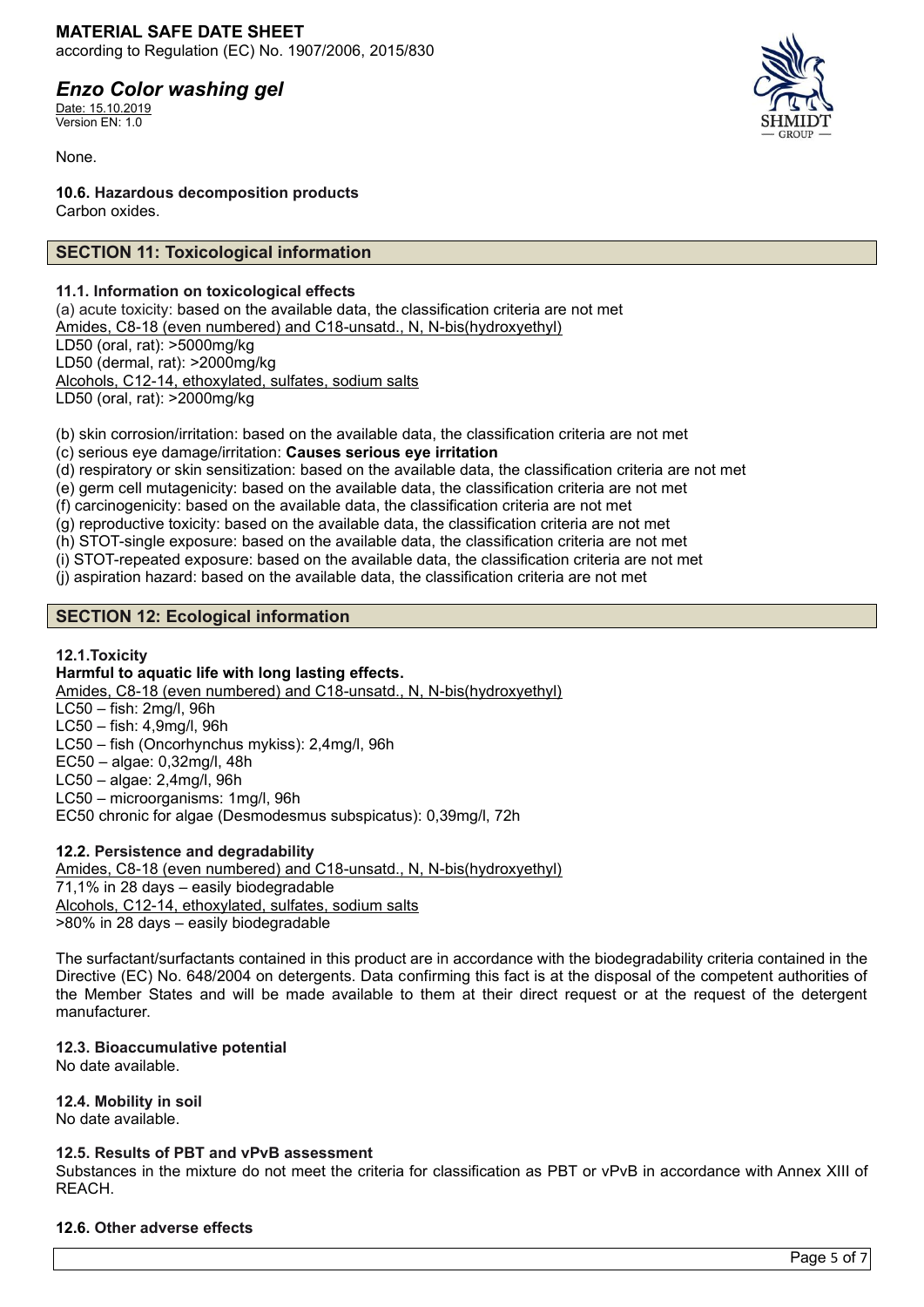Date: 15.10.2019 Version EN: 1.0



No information available.

### **SECTION 13: Disposal considerations**

### **13.1. Waste treatment methods**

Recommendations for the product: Small quantities can be disposed with household waste. Dispose of in accordance with local regulations.

Recommendations for used packaging: Recycle / dispose of packaging waste in accordance with applicable regulations.

**Directive 2008/98/EC Of The European Parliament And Of The Council of 19 November 2008 on waste and repealing certain Directives**

### **SECTION 14: Transport information**

ADR/RID/IMDG/ICAO: **14.1. UN number** Not applicable

**14.2. UN proper shipping name** Not applicable

**14.3. Transport hazard class(es)** Not applicable

**14.4. Packing group** Not applicable

**14.5. Environmental hazards** Not applicable

**14.6 Special precautions for user** Not applicable

**14.7 Transport in bulk according to Annex II of MARPOL and the IBC Code** Not applicable

### **SECTION 15: Regulatory information**

### **15.1. Safety, health and environmental regulations/legislation specific for the substance or mixture**

### **EU REGULATIONS:**

- 1. Regulation (EC) No 1907/2006 of the European Parliament and of the Council of 18 December 2006 concerning the Registration, Evaluation, Authorisation and Restriction of Chemicals (REACH), establishing a European Chemicals Agency, amending Directive 1999/45/EC and repealing Council Regulation (EEC) No 793/93 and Commission Regulation (EC) No 1488/94 as well as Council Directive 76/769/EEC and Commission Directives 91/155/EEC, 93/67/EEC, 93/105/EC and 2000/21/EC.
- 2. Commission Regulation (EU) 2015/830 of 28 May 2015 amending Regulation (EC) No 1907/2006 of the European Parliament and of the Council on the Registration, Evaluation, Authorisation and Restriction of Chemicals (REACH)
- 3. Regulation (EC) No 1272/2008 of the European Parliament and of the Council of 16 December 2008 on classification, labelling and packaging of substances and mixtures, amending and repealing Directives 67/548/EEC and 1999/45/EC, and amending Regulation (EC) No 1907/2006 (Text with EEA relevance).
- 4. Directive 2008/98/EC Of The European Parliament And Of The Council of 19 November 2008 on waste and repealing certain Directives

### **15.2. Chemical safety assessment**

No chemical safety assessments for the mixture.